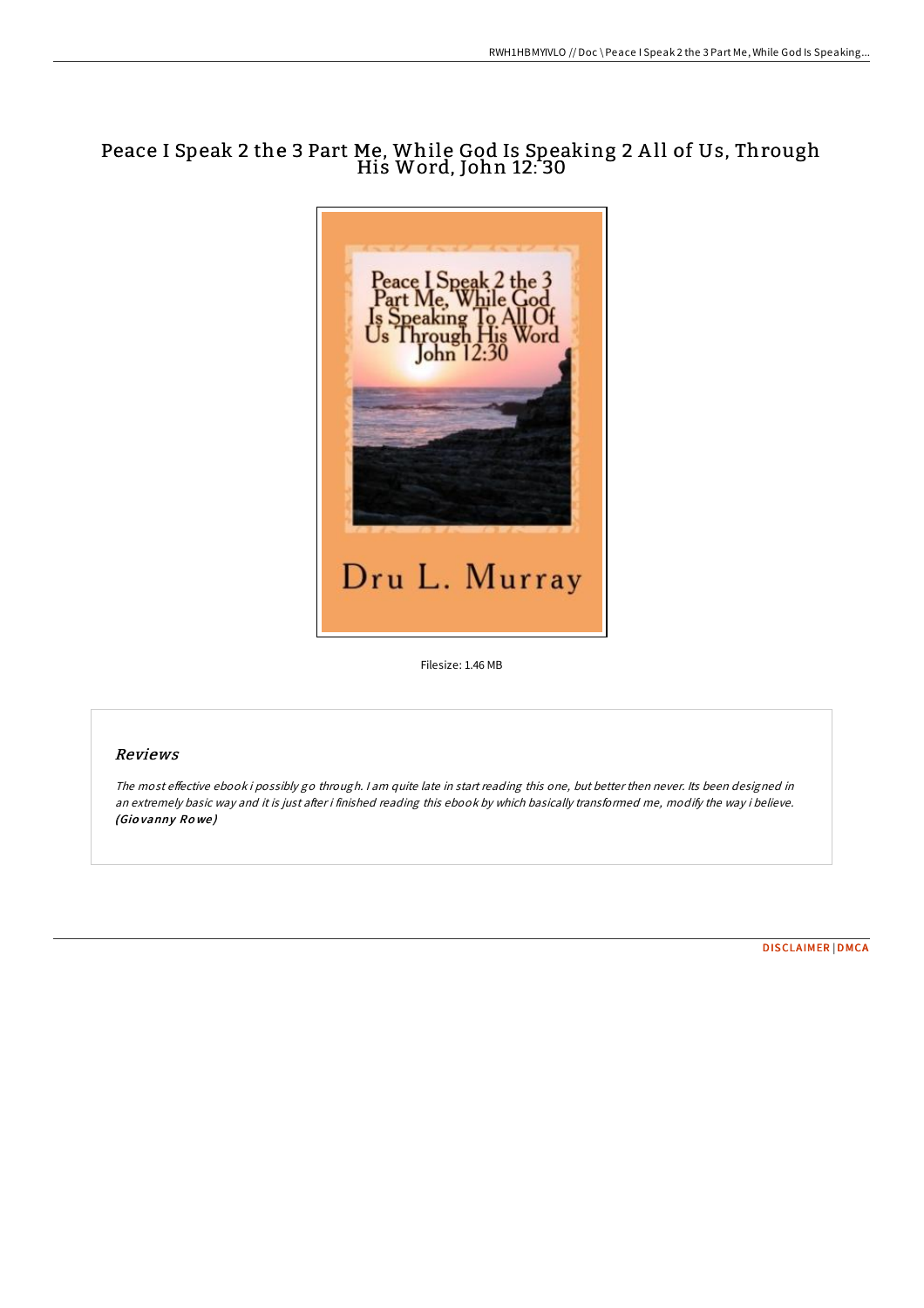### PEACE I SPEAK 2 THE 3 PART ME, WHILE GOD IS SPEAKING 2 ALL OF US, THROUGH HIS WORD, JOHN 12: 30



Createspace, United States, 2014. Paperback. Book Condition: New. Large Print. 229 x 152 mm. Language: English . Brand New Book \*\*\*\*\* Print on Demand \*\*\*\*\*.This book is about me, using the Word of God to speak to my spirit, my soul, and my flesh, while God is speaking to all of us through His Word. This book is about the conversations we have with ourselves, as to who we are, and what we as humans are made of. I believe that we are a three part being, and in this book I explore the spirit, soul and flesh, that causes these battles of conversations many of us have today. We are sometimes not sure who is doing the talking and why, but this book explains in detail how the Spirit of God sounds, how the soul of man sounds, and how the flesh of the enemy sounds during these internal meetings. It is our duty to discern in our sou, as a human being, whether we yield to good or evil, God or the devil, your choice. Many times the voices we hear in our thoughts, can sometimes lead us wrong in life, but by the grace of God this book can silence all the other voices we hear, leading us to hope in Christ, allowing the only voice that matters to be heard loud and clear, and that is the voice of God, through His Son, Yeshua, Jesus, The Christ. In the book of John 12:30 Jesus says that This voice came not because of me, but for your sakes. The flesh will always war after the spirit, but what side are your on, and what voice will you listen to? God is the Spirit, humans are the soul, and the enemy is the flesh. You, the soul of...

B Read Peace I Speak 2 the 3 Part Me, While God Is [Speaking](http://almighty24.tech/peace-i-speak-2-the-3-part-me-while-god-is-speak.html) 2 All of Us, Through His Word, John 12: 30 Online D Download PDF Peace I Speak 2 the 3 Part Me, While God Is [Speaking](http://almighty24.tech/peace-i-speak-2-the-3-part-me-while-god-is-speak.html) 2 All of Us, Through His Word, John 12: 30